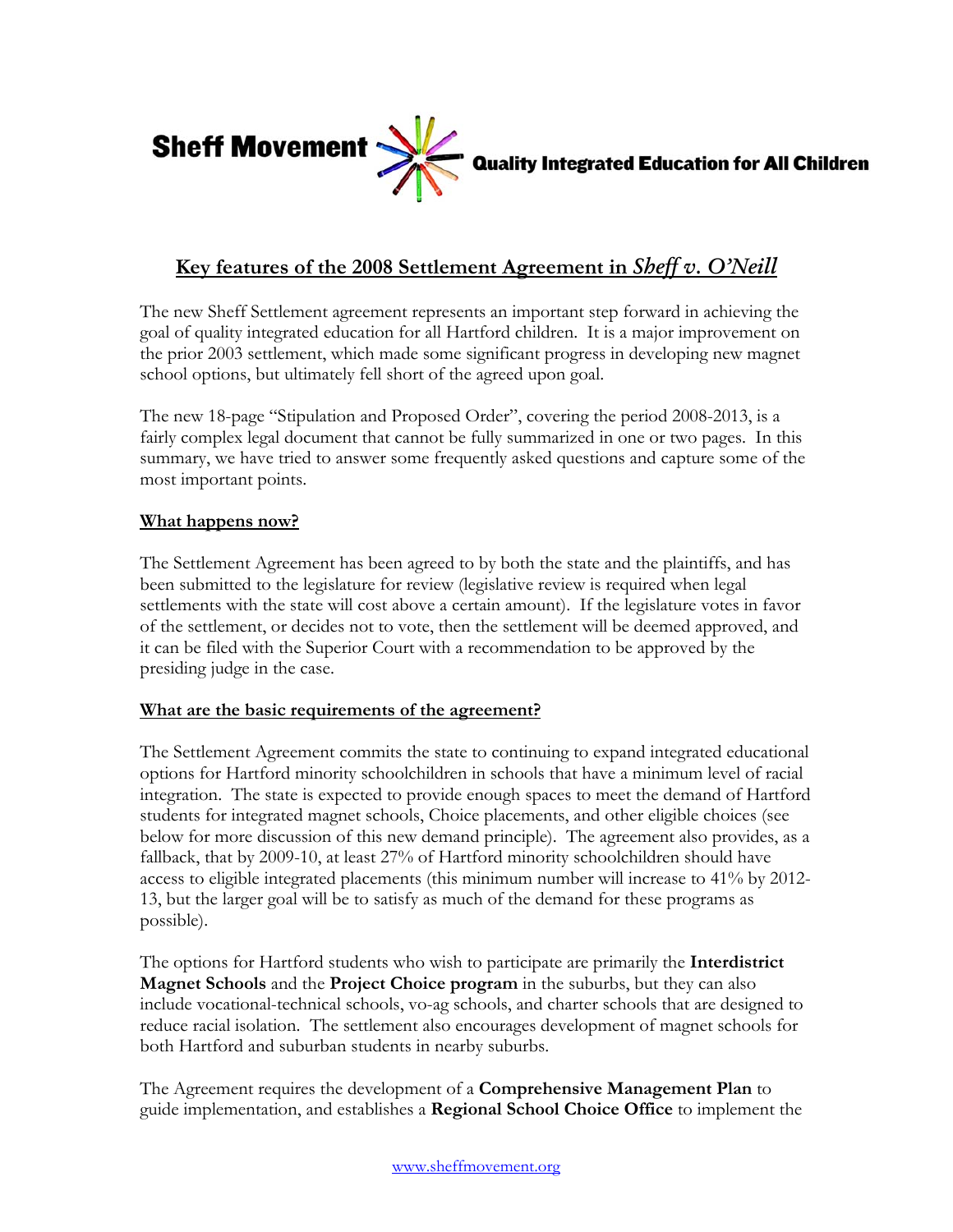plan and make sure all city and suburban students have full and equal access to information about their choices. The agreement also has numerous compliance, monitoring, and quality control provisions that were not sufficiently included in the earlier settlement.

### **What does it mean that the future goals of Sheff will be driven by "demand"?**

The Supreme Court's ruling in *Sheff* established that all students in the Hartford region have a right to an integrated education, and this settlement moves toward a system in which every student who wishes to exercise this right can do so. The Settlement defines long term compliance as meeting the demand of at least 80% of Hartford minority students for magnets and choice (currently there are annual waiting lists for the Project Choice program, and only a small fraction of Hartford students get into a magnet school of their choice). Using the demand of students and families to guide magnet school and choice offerings is an innovative concept. There are still benchmarks in the Agreement to make sure that the opportunities for integrated education increase steadily over time. The state must meet these numerical goals, but the aim is to make the availability of integrated education proportionate to the demand for it over time.

## **The settlement requires the State to plan more effectively to make sure that** *Sheff* **solutions actually work.**

A Comprehensive Management Plan will outline goals and how the State will meet and measure them. The settlement requires this plan to be very detailed. *This is the first time the state has ever implemented a comprehensive plan to coordinate all Sheff remedies.*

The SDE Sheff Office will oversee the implementation of the Comprehensive Management Plan and serve as the central authority responsible for the planning, development, and implementation of all *Sheff* programs.

The agreement also creates a Regional School Choice Office, which will support collaborations between the State and stakeholders, including CREC and the City of Hartford, who will implement *Sheff* programming. This office will include a representative of the *Sheff* plaintiffs.

The agreement makes the state accountable for taking certain clearly defined steps and meeting goals for integrated education.

The settlement increases the plaintiffs' ability to have input into and enforcement of the terms of the agreement, and provides plaintiffs with meaningful opportunities to go back to court if the state isn't complying.

# **The settlement requires the State to increase the success of** *Sheff* **schools**

Among other goals, the plan requires that the state conduct outreach to Hartford and suburban parents to help determine which types of programs will be most popular; establish methods to determine capacity in suburban districts for Open Choice, and to increase participation by suburban districts; establish clear processes for choosing the location and